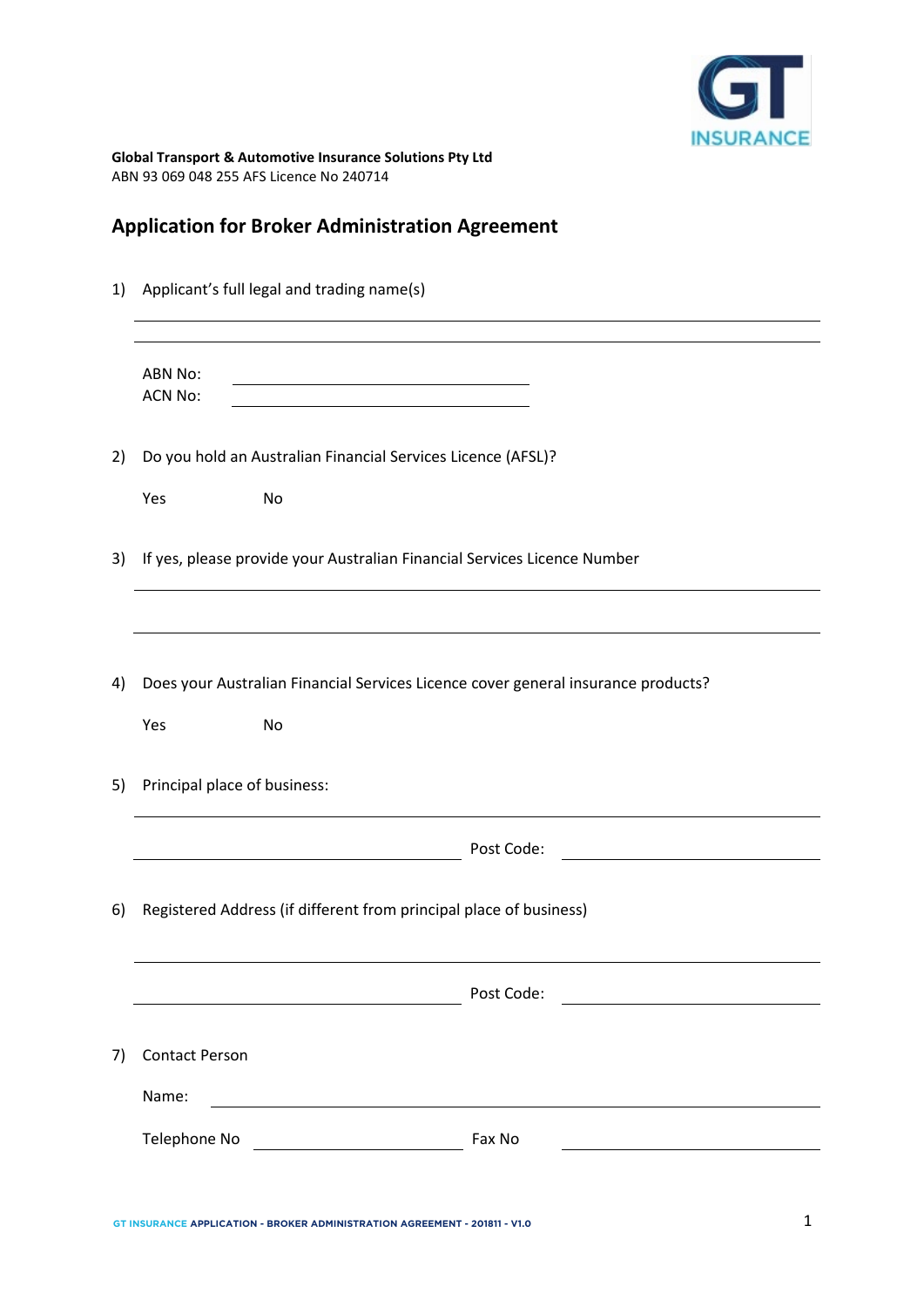

- 8) Account Name and Postal Address (to be shown on statements of account, Notices etc).
- 9) Are you a member of a Broker cluster group or buyer group e.g. Steadfast, Austbrokers, IBNA, etc. If yes, what is the name of the group:
- 10) Details of any Broker IT packages or systems used e.g. Sunrise, etc.
- 11) If a company or partnership, please provide names and addresses of Directors or Partners.

| Name:    |         |
|----------|---------|
| Address: |         |
|          | P/Code: |
|          |         |
| Name:    |         |
| Address: |         |
|          | P/Code: |
|          |         |
| Name:    |         |
| Address: |         |
|          | P/Code: |
|          |         |
| Name:    |         |
| Address: |         |
|          | P/Code: |
|          |         |
| Name:    |         |
| Address: |         |
|          | P/Code: |
|          |         |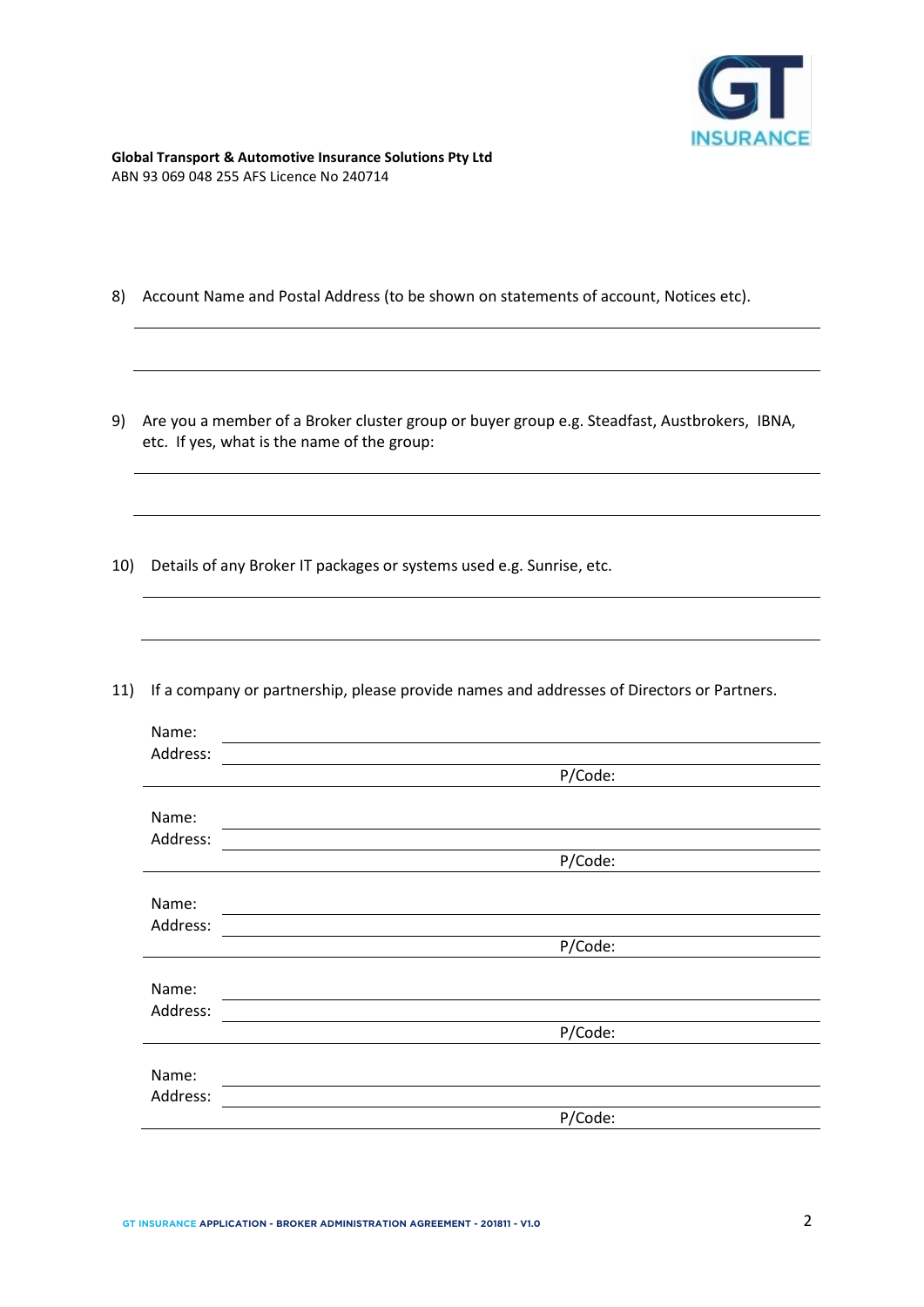

12) Directors and/or third party Guarantees may be required in relation to losses suffered by Global Transport & Automotive Insurance Solutions Pty Ltd in consequence of failure to pay over and / or properly account for monies received pursuant to the Agreement entered into. Are you in a position to arrange such guarantees?

|     | Yes                                            | No      | (If Yes please provide details of the Guarantors)                                                               |
|-----|------------------------------------------------|---------|-----------------------------------------------------------------------------------------------------------------|
|     |                                                |         |                                                                                                                 |
| 13) | Territories?                                   |         | Do you conduct business under other trading names and / or operate in other States or                           |
|     | Yes                                            | No      | (If Yes please provide details)                                                                                 |
|     |                                                |         |                                                                                                                 |
| 14) | How long has the business been<br>established? |         |                                                                                                                 |
|     | Years:                                         | Months: |                                                                                                                 |
| 15) | Yes                                            | No      | Has the Business Name or Trading Name (s) changed in the past five (5) yeas?<br>(If Yes please provide details) |

16) Estimate of Annual Premium Income and the volume of such Business intended to be placed with Global Transport & Automotive Insurance Solutions Pty Ltd

| <b>CLASS</b> | <b>Total Premium Income</b> | <b>Estimated GT Insurance Share</b> |
|--------------|-----------------------------|-------------------------------------|
| Motor        |                             |                                     |
| Liability    |                             |                                     |
| Marine       |                             |                                     |
| Other        |                             |                                     |
| <b>TOTAL</b> |                             |                                     |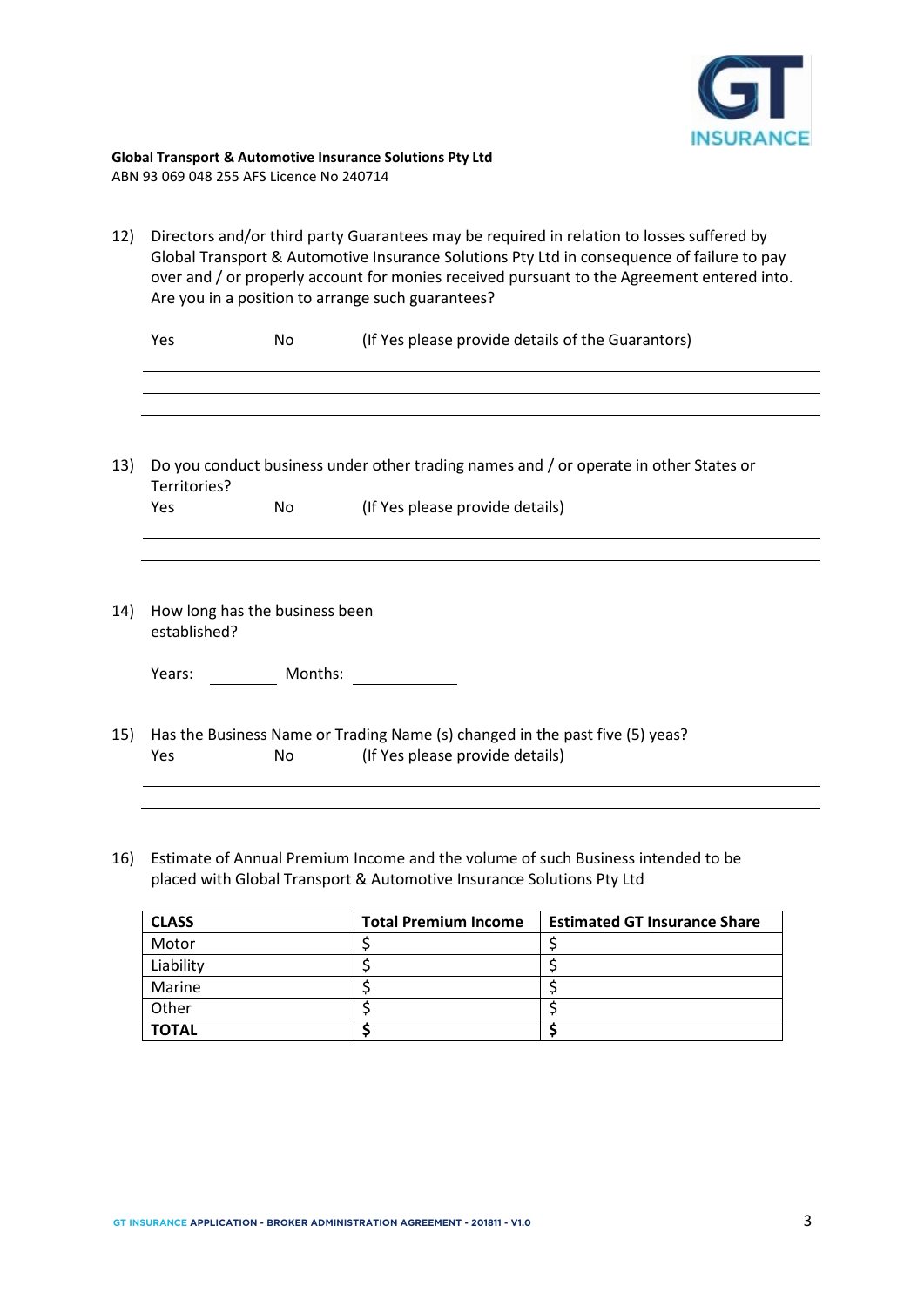

| 17) |                                                                                          | Has any one person named in this application ever been Insolvent, Bankrupt, or compounded<br>with Creditors? |                               |                                                                                                                   |  |
|-----|------------------------------------------------------------------------------------------|--------------------------------------------------------------------------------------------------------------|-------------------------------|-------------------------------------------------------------------------------------------------------------------|--|
|     | Yes                                                                                      |                                                                                                              | No                            | (If Yes please provide details)                                                                                   |  |
| 18) |                                                                                          |                                                                                                              |                               | Has any person named in this application ever been:                                                               |  |
|     | i)                                                                                       | Yes                                                                                                          | No                            | Convicted of an offence involving fraud or dishonesty<br>(if Yes please provide details)                          |  |
|     | ii)                                                                                      | Yes                                                                                                          | N <sub>o</sub>                | Banned or issued with an enforceable undertaking by ASIC or another regulator?<br>(if Yes please provide details) |  |
| 19) | Name and Address of Bank in which Insurance premiums are held.<br>Address:               |                                                                                                              |                               |                                                                                                                   |  |
|     | P/Code:                                                                                  |                                                                                                              |                               |                                                                                                                   |  |
| 20) | Name and Address of the Auditor of your Insurance premiums / Broker Account.<br>Address: |                                                                                                              |                               |                                                                                                                   |  |
|     |                                                                                          |                                                                                                              |                               | P/Code:                                                                                                           |  |
| 21) |                                                                                          |                                                                                                              | Trade or Business References. |                                                                                                                   |  |
|     | (1)                                                                                      |                                                                                                              |                               |                                                                                                                   |  |

- $(2)$
- (3)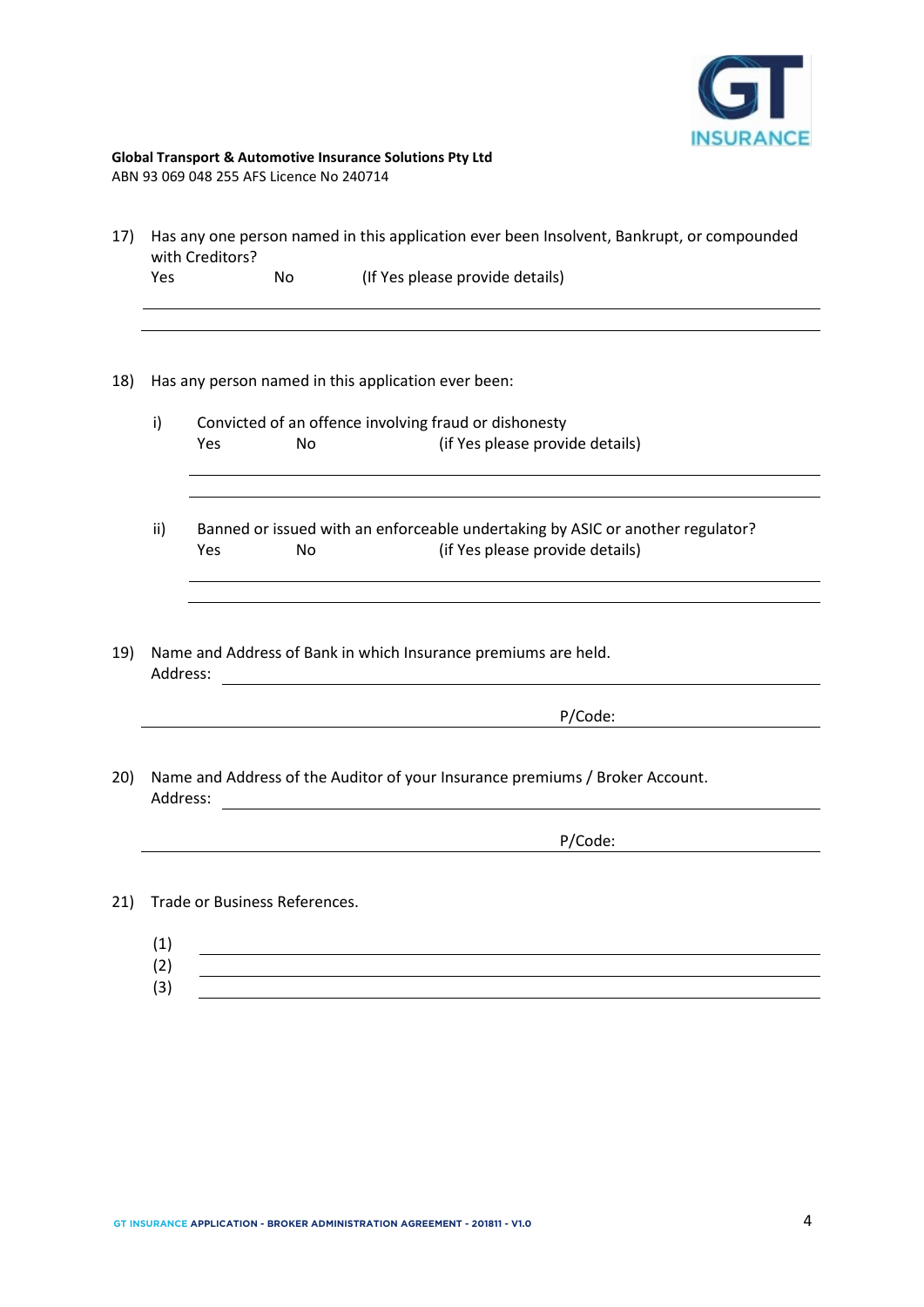

22) Do you hold appropriate Professional Indemnity Cover? Yes No (If Yes please provide details)

| Name of Insurer        |                        |             |  |  |
|------------------------|------------------------|-------------|--|--|
| Policy No              |                        | Expiry date |  |  |
| Limit of Indemnity:    |                        | Excess:     |  |  |
| Does the Policy cover: |                        |             |  |  |
| a.                     | Insurance operations   |             |  |  |
| b.                     | Operation of Binder(s) |             |  |  |

23) Do you hold or are you arranging appropriate Fidelity Guarantee Cover? Yes No (If Yes please provide details)

24) What banking arrangements are to exist for Monies held in trust on behalf of GT Insurance?:

- a) Banked solely in a single designated account? Yes No
- b) Banked in a General Account with other monies? Yes No
- C) Banked in a Professional or Business account together with other Trust Monies?? Yes No
- d) Other (please provide details)
- 25) Are renewal notices which are prepared showing the Insured's postal address to be:
	- a) Sent direct to the Insured, or
	- b) Sent via your Office?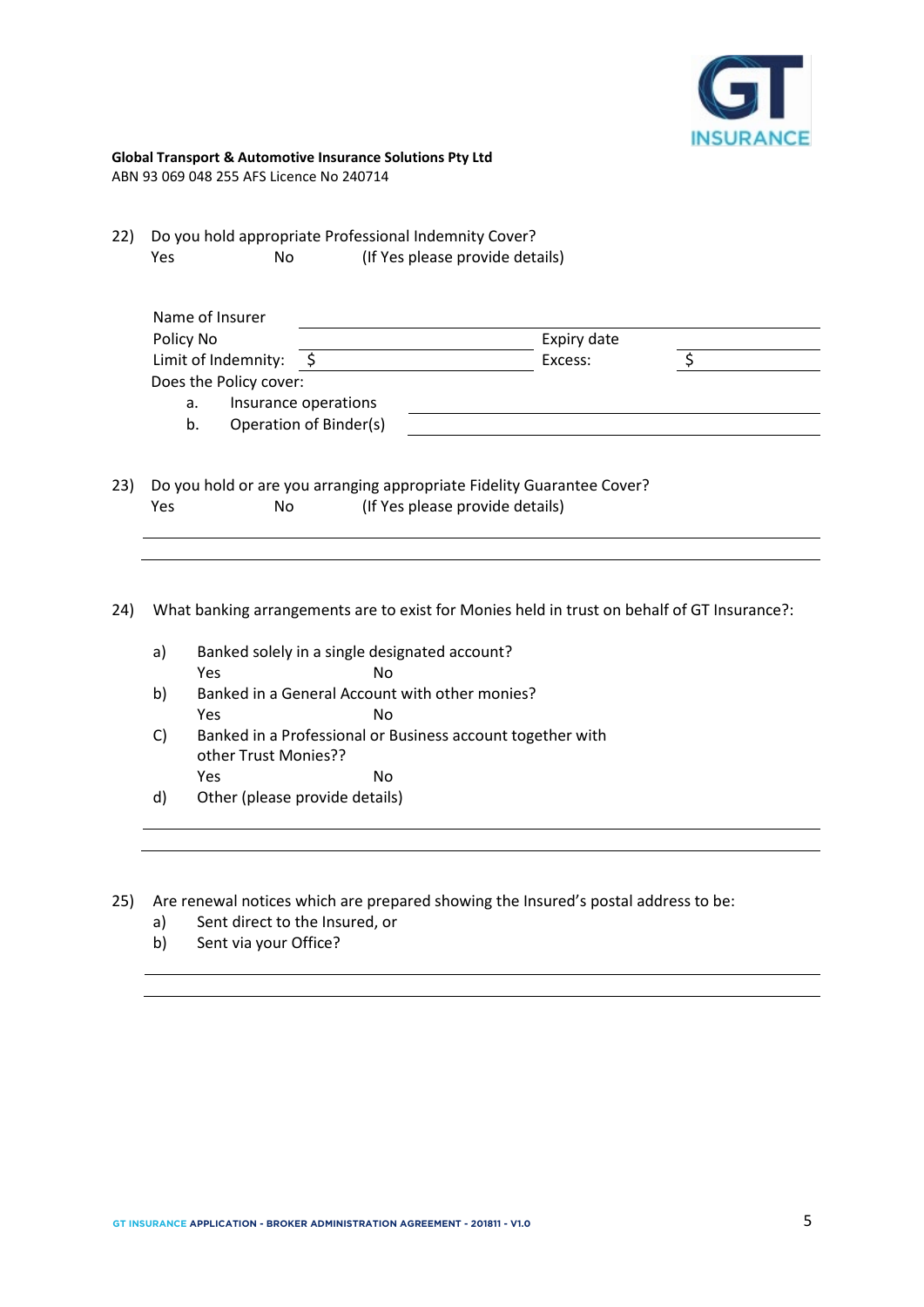

#### **Privacy Act 1988 – Information**

We collect your personal information and sensitive information on this application form and in communications between you and Global Transport & Automotive Insurance Solutions Pty Ltd (GT Insurance), its agents, contractors, employees and representatives in order to consider and assess your application for a Broker Administration Agreement with GT Insurance and to verify the information you provided in your application and in your communications with GT Insurance. If you do not provide the information we require we may not be able to assess or accept your application or enter into a Broker Administration Agreement with you.

We disclose information to third parties who assist us in the above (e.g. insurers, insurance intermediaries, insurance reference bureaus, related companies, our advisers, your agents and other persons where required by law). We prohibit them from using it for purposes other than those we supplied it for.

Where you provide us with information about another person for the above purposes, you must tell us if you have not got their consent to this. If you wish to gain access to your personal information (including to correct or update it), have a complaint about a breach of your privacy or you have any query on how your personal information is collected or used, or any other query relating to Privacy, contact us on 02 9966 8820 EST 8:30am – 5:00pm, Monday to Friday.